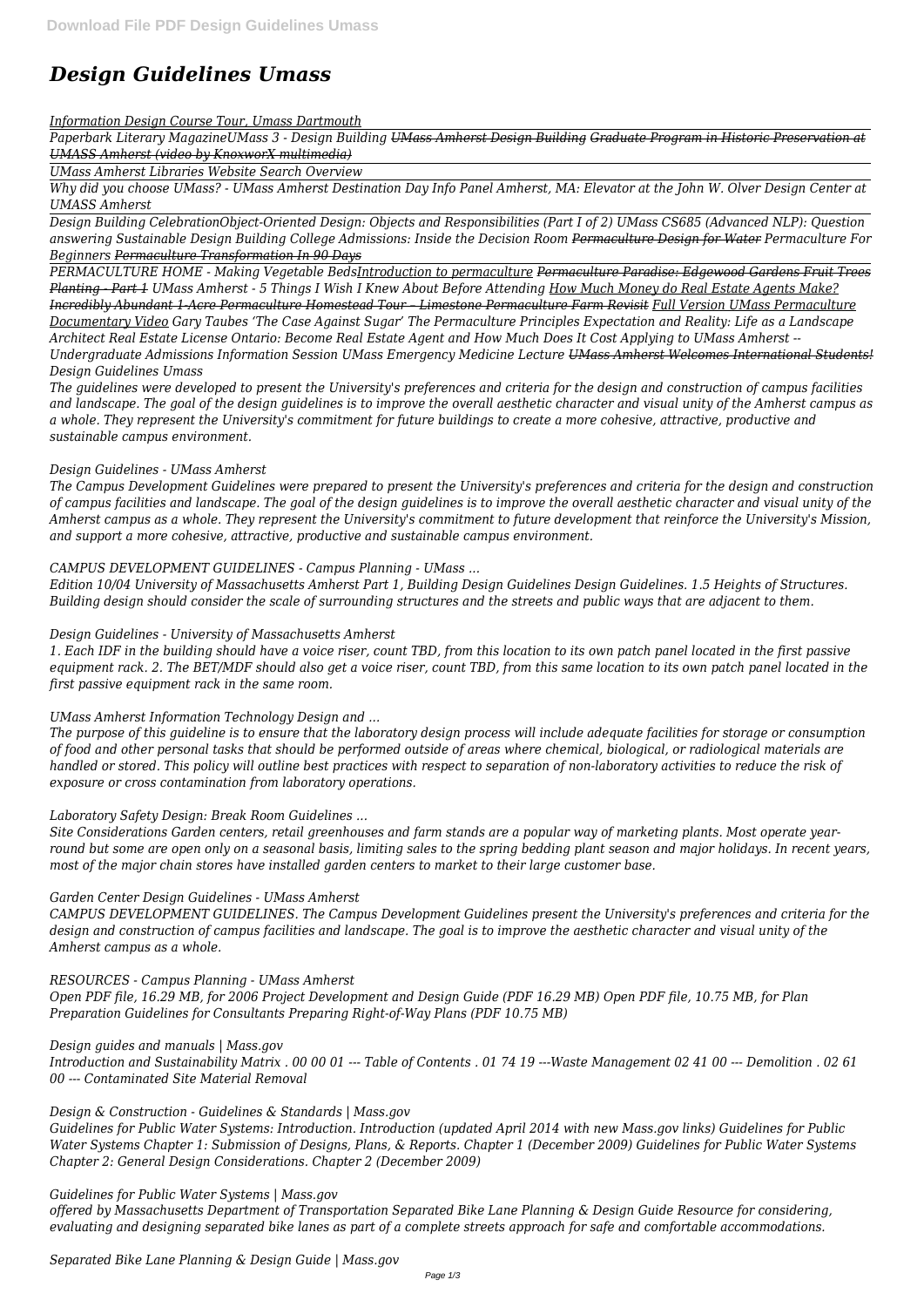*Design Guidelines and Area Plans Referenced in the Zoning Ordinance. The Zoning Ordinance refers to urban design plans and guidelines that apply to certain parts of the city or to certain categories of development. When a project is required to undergo design review (for example, if it requires a special permit from the Planning Board), it is important to review the plans and guidelines that are applicable to that area or development type and to demonstrate how the proposed development ...*

## *Design Guidelines and Area Plans Referenced in the Zoning ...*

*The goal of the NIH Design Policy and Guidelines is to ensure the quality of design and construction of NIH state-of-the-art facilities that are vital to the health care of all Americans. The material contained in this NIH Design Policy and Guidelines is the result of a partnering effort led by the Office of Research Facilities (ORF), Division of*

## *NIH Design Policy and Guidelines*

*Shared Use Path Planning and Design Guide Throughout Massachusetts, communities are recognizing the many benefits of shared use paths. These public amenities provide options for active transportation and healthy recreation while contributing to economic development and sustainability goals.*

## *Shared Use Path Planning and Design Guide | Mass.gov*

*Design Guidelines. For same strength, longer leg size cost more. Use smaller leg size with longer length. Use Symmetric sections for Automatic welding. Design Simple. Save Welding cost. Use minimum amount of weld metal. Easy accessability to welding. Arrange the welding layout which would reduce welding cost.*

## *Welding Design Guidelines - UMass Amherst*

*The Design Guidelines begin with a list of regulations and codes that pertain to ECE and OST facilities. Since compliance with regulations is integral to the design of these environ- ments, the Design Guidelines include abbreviations or "keys" throughout the text to indicate which references to consult on a specific topic or standard.*

## *Information Design Course Tour, Umass Dartmouth*

*Paperbark Literary MagazineUMass 3 - Design Building UMass Amherst Design Building Graduate Program in Historic Preservation at UMASS Amherst (video by KnoxworX multimedia)*

*UMass Amherst Libraries Website Search Overview*

*Why did you choose UMass? - UMass Amherst Destination Day Info Panel Amherst, MA: Elevator at the John W. Olver Design Center at UMASS Amherst* 

*Design Building CelebrationObject-Oriented Design: Objects and Responsibilities (Part I of 2) UMass CS685 (Advanced NLP): Question answering Sustainable Design Building College Admissions: Inside the Decision Room Permaculture Design for Water Permaculture For Beginners Permaculture Transformation In 90 Days*

*PERMACULTURE HOME - Making Vegetable BedsIntroduction to permaculture Permaculture Paradise: Edgewood Gardens Fruit Trees Planting - Part 1 UMass Amherst - 5 Things I Wish I Knew About Before Attending How Much Money do Real Estate Agents Make? Incredibly Abundant 1-Acre Permaculture Homestead Tour – Limestone Permaculture Farm Revisit Full Version UMass Permaculture Documentary Video Gary Taubes 'The Case Against Sugar' The Permaculture Principles Expectation and Reality: Life as a Landscape Architect Real Estate License Ontario: Become Real Estate Agent and How Much Does It Cost Applying to UMass Amherst -- Undergraduate Admissions Information Session UMass Emergency Medicine Lecture UMass Amherst Welcomes International Students! Design Guidelines Umass*

*The guidelines were developed to present the University's preferences and criteria for the design and construction of campus facilities and landscape. The goal of the design guidelines is to improve the overall aesthetic character and visual unity of the Amherst campus as a whole. They represent the University's commitment for future buildings to create a more cohesive, attractive, productive and sustainable campus environment.*

## *Design Guidelines - UMass Amherst*

*The Campus Development Guidelines were prepared to present the University's preferences and criteria for the design and construction of campus facilities and landscape. The goal of the design guidelines is to improve the overall aesthetic character and visual unity of the Amherst campus as a whole. They represent the University's commitment to future development that reinforce the University's Mission, and support a more cohesive, attractive, productive and sustainable campus environment.*

# *CAMPUS DEVELOPMENT GUIDELINES - Campus Planning - UMass ...*

*Edition 10/04 University of Massachusetts Amherst Part 1, Building Design Guidelines Design Guidelines. 1.5 Heights of Structures.*

*Building design should consider the scale of surrounding structures and the streets and public ways that are adjacent to them.*

#### *Design Guidelines - University of Massachusetts Amherst*

*1. Each IDF in the building should have a voice riser, count TBD, from this location to its own patch panel located in the first passive equipment rack. 2. The BET/MDF should also get a voice riser, count TBD, from this same location to its own patch panel located in the first passive equipment rack in the same room.*

*UMass Amherst Information Technology Design and ...*

*The purpose of this guideline is to ensure that the laboratory design process will include adequate facilities for storage or consumption of food and other personal tasks that should be performed outside of areas where chemical, biological, or radiological materials are handled or stored. This policy will outline best practices with respect to separation of non-laboratory activities to reduce the risk of exposure or cross contamination from laboratory operations.*

#### *Laboratory Safety Design: Break Room Guidelines ...*

*Site Considerations Garden centers, retail greenhouses and farm stands are a popular way of marketing plants. Most operate yearround but some are open only on a seasonal basis, limiting sales to the spring bedding plant season and major holidays. In recent years, most of the major chain stores have installed garden centers to market to their large customer base.*